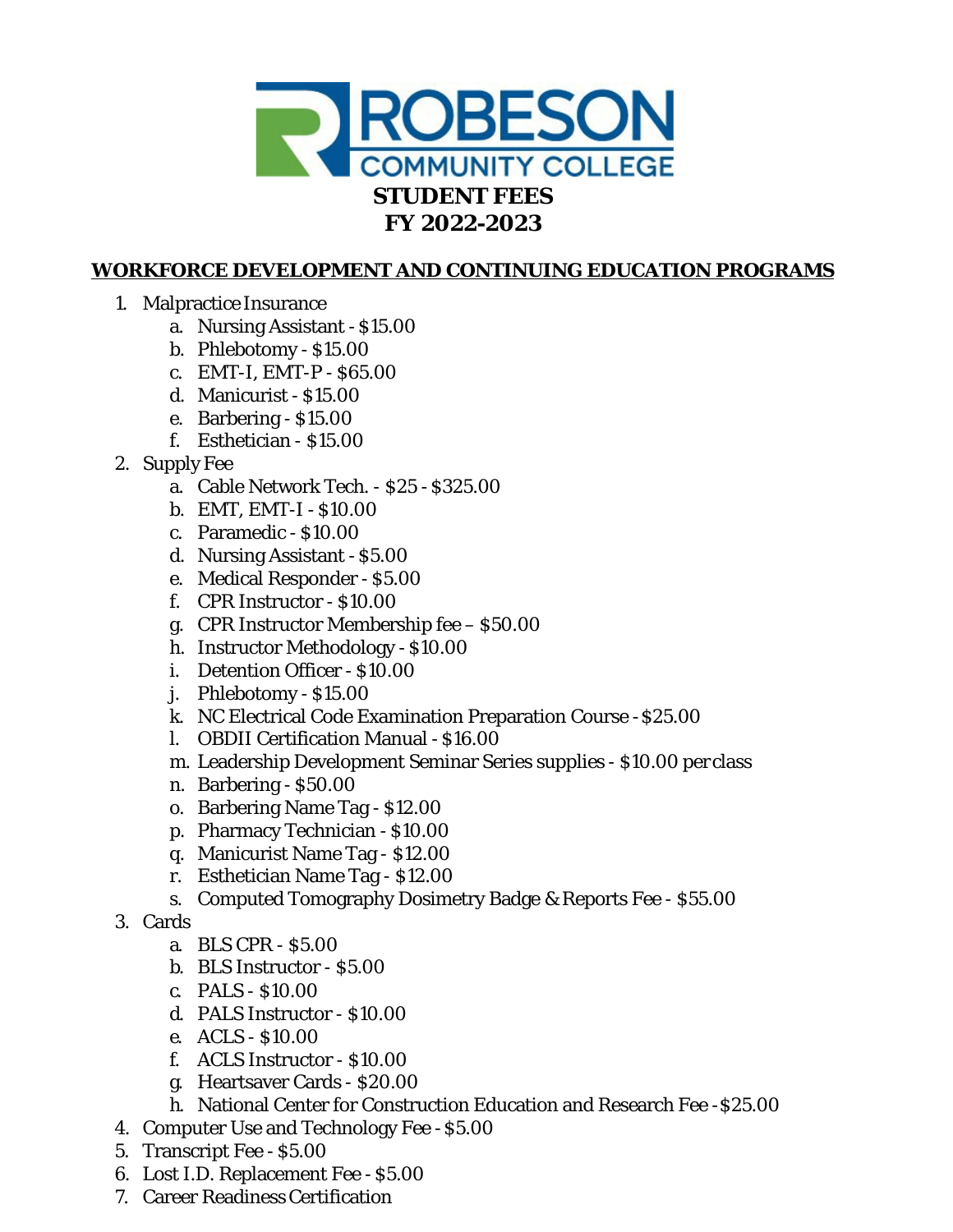- a. WorkKeys Assessment Core Sections \$13.00each
- b. WorkKeys Assessment Specialty Sections \$15.00each
- c. Job Readiness Certificate -\$5.00
- 8. Southeast Fire/Rescue College Registration Fee -\$30.00
- 9. Concealed Carry Weapons Course Registration Fee \$70.00
- 10. Basic Firearms Handling/Safety Course Fee \$70.00
- 11. NCCER Registry Exam Fee \$25.00
- 12. Barbering Student Permit \$25.00 (Required by State Barber Board one-timefee per student)
- 13. American Ninja Airway Course Registration Fee -\$50.00
- 14. National Association of Emergency Technicians (NAEMT) Card Fee -\$ \$20.00

## **BUSINESS SERVICES**

- 1. Student Insurance, \$1.40 (Included in Activity Fee for Curriculum Students) Continuing Education \$.60
- 2. Returned Check Fee \$25.00

# **COLLEGE AND CAREER READINESS**

- 1. GED Testing Fee \$80.00 for complete battery (\$20.00 per test and \$10.00 per retest)
- 2. HiSET (High School Equivalency Test)—consists of five subset tests (English, Math, Science, Social Studies, Writing). Each subset test cost \$15.00 for a total of \$75.00 for a person needing all fivecomponents

## **CURRICULUM PROGRAMS**

- 1. Student Activity Fee (Fall, Spring) \$30.00 /F-T Student and \$18.00/P-T Student
- 2. Technology Fee \$32.00 (for all registered students)
- 3. Science Lab Fee \$20.00 for Science Lab-based Courses (BIO 110, BIO 163, BIO 168, BIO 169, BIO 275, BIO 120, BIO 130, CHM 151, CHM 152, GEL 111, PHY 110A, PHY 151, and PHY 152)
- 4. NC State Board of Cosmetic Arts Name Tag Fee Requirement -\$10.00
- 5. Basic Law Enforcement Training Supply Fee \$30.00 (CJC110)
- 6. I.D./Library Card Replacement Fee -\$5.00
- 7. Transcript Fee \$5.00; Same Day -\$10.00
- 8. Malpractice Insurance
	- a. Cosmetology Students \$15.00 perstudent.
	- b. EDU Practicum Students \$15.00 per student.
	- c. Health Science Students -\$15.00 per student.
- 9. Emergency Medical Science Supply Fee \$25.00 (EMS 110, EMS 160); FISDAP Fees \$195 (EMS 122) and \$31.50 (EMS 110); Certification Cards - \$10.00 CPR (EMS 110), \$15.00 EVOS (EMS 110), \$10.00 ACLS (EMS 220), \$15.00 GEMS (EMS 240), \$15.00 EPC (EMS 270), \$10.00 PALS (EMS 270), \$15.00 PHTLS (EMS 285), \$15.00 AMLS (EMS 285)
- 10. Associate Degree Nursing ATI \$270 (NUR 111, NUR 112, NUR 113, NUR 211, NUR 213); National Council State Board \$25 (NUR 111, NUR 112, NUR 113, NUR 211, NUR 213)
- 11. Practical Nursing ATI \$355 (NUR 101, NUR 102, NUR103) National Council State Board \$25 (NUR 101, NUR 102, NUR103)
- 12. Respiratory Therapy –National Board Testing Respiratory Care (NBRC) final exam- \$170.00 (RCP 211 [\$50.00], RCP 215 [\$120.00]); Lab Fee - \$15.00 (RCP 110, RCP111,